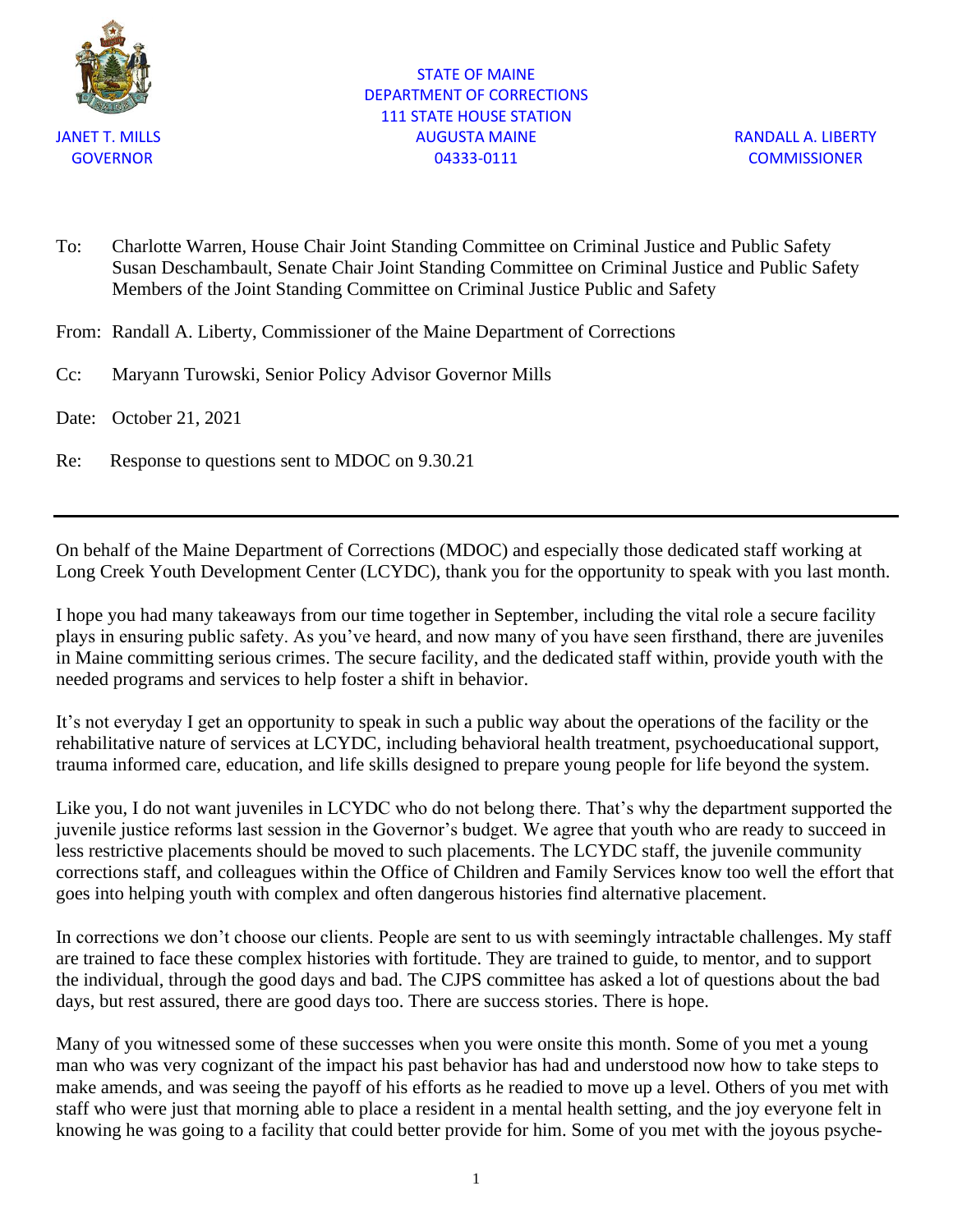social worker on the detained unit whose office looks like a relaxing lounge, designed to help juveniles feel comfortable as they work through their behavior and feelings.

As you've seen now for yourself, the staff at LCYDC engage with youth to ensure each individual has the opportunity to develop positively, be it within their behavioral health needs, their education or vocational programming, in how they engage with peers, family, and within the community. The juveniles in our care require highly specialized services, which we provide to ensure each youth develops a positive identify of themselves, one with healthy relationship and boundaries and a prosocial empowered future.

I look forward to our continued work and shared commitment to a balanced approach to juvenile justice.

Below you will find response to the thirteen questions posed to the MDOC on September 30 from the Criminal Justice Public Safety Committee.

**CJPS Question 1**: Please provide information on the assessment tools and methodologies used at Long Creek. If different tools and methodologies are used for different purposes, please provide information on each purpose, tool and methodology. If any use is made of the specific charge on which a youth is held, please provide information on that use.

**MDOC Response to Question 1**: The screening and assessment tools are described through the link found [here.](https://stateofmaine-my.sharepoint.com/personal/anna_black_maine_gov/Documents/OldHomeDirectory/Juvenile%20Services%20Reorg%20September%202021/DJS%20Screening%20and%20Assessment%20tools.pdf)

**CJPS Question 2**: Please provide information on the assessment levels of youth at Long Creek, distinguishing youth in detained status and youth in committed status.

**MDOC Response to Question 2**: The assessment level of the youth on the population snapshot found [here](https://stateofmaine-my.sharepoint.com/personal/anna_black_maine_gov/Documents/OldHomeDirectory/Juvenile%20Services%20Reorg%20September%202021/CJPS_Monthly_Snapshot_September_2021.pdf) is as followed:

- 14 classified as high (including all the detained youth)
- 3 classified as moderate (all committed)
- 1 classified as low (committed)

**CJPS Question 3**: Please provide information on how many youth at Long Creek have been subjected to restraint in a prone position face down on the floor and for what periods of time in the past year.

**MDOC Response to Question 3**: The use of prone positioning is not in and of itself against policy. In order to identify how many youth have been placed in a prone position during a 12-month period it would require staff to review hundreds of pages of administrative records and hundreds of hours of video, looking specifically for key words and/or actions and then commencing a hand count. Even if the MDOC had the staff time to devote to this type of arduous review, it's more than likely that the information would be considered confidential under 34-A MRS 1216(1), 15-A MRS 3008-A, and 5 MRS 7070(2)(E).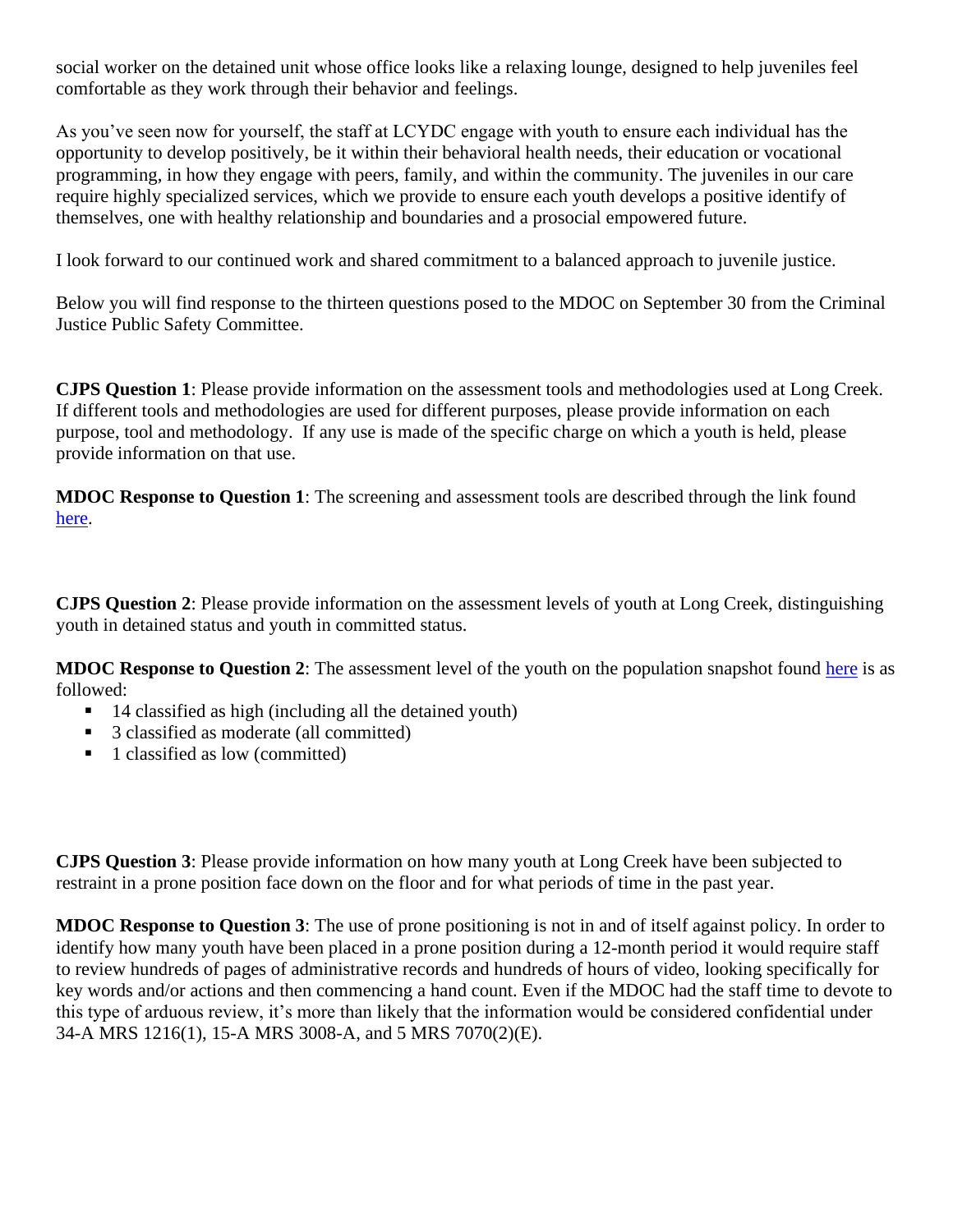

## STATE OF MAINE DEPARTMENT OF CORRECTIONS 111 STATE HOUSE STATION JANET T. MILLS AUGUSTA MAINE RANDALL A. LIBERTY GOVERNOR 04333-0111 COMMISSIONER

**CJPS Question 4**: Please provide information on the recidivism rates for persons who previously resided at Long Creek, distinguishing youth in detained status and youth in committed status, for the most recent 2 years that data is available.

**MDOC Response to Question 4:** MDOC contracts with The Muskie School of Public Health for reports on juvenile recidivism. We anticipate the most recent report to be avaible sometime in October. The 2017 report by Muskie is avaible online, linked [here.](https://www.maine.gov/corrections/sites/maine.gov.corrections/files/inline-files/2017%20Youth%20Recidivism_%20Diversion%20to%20Discharge%20in%20Maines%20Juvenile.pdf)

**CJPS Question 5:** Please provide information on actions/improvements taken by the Department of Corrections in response to the 2017 Long Creek Conditions Assessment report and recommendations. Please identify the specific recommendation relevant to each action/improvement.

**MDOC Response to Question 5:** Long Creek Youth Development Center was assessed by the Center for Children's Law and Policy (CCLP) in September 2017 using standards created by the Juvenile Detention Alternatives Initiative, found [here.](https://assets.aecf.org/m/resourcedoc/aecf-jdaidetentionfacilityselfassessment-2006.pdf)

CCLP made nearly 200 recommendations within the 2017 assessment including areas pertaining to: Intake, Health Care, Access, Programing, Training and Supervision, Environmental Issues, Restraints, Physical Force, Chemical Agents, Room Confinement.

The Division of Juvenile Services (DJS) engaged in follow up discussions with the CCLP in the weeks after receiving the 2017 assessment. DJS staff began the work of remediation by prioritizing next steps and developing workplans to address many of the recommendations.

As of 2021 the MDOC's Division of Juvenile Services has completed and/or implemented the suggestions of over one third of the recommendations, including:

- Expanded the amount of data collected at intake.
- Increased contact with family from intake through discharge.
- Added Psychiatric Social Worker/Family Engagement Specialist.
- **Improved treatment plans, behavior cards, coaches report and behavior stabilization plans.**
- Higher frequency of psychiatric care.
- **•** Improvement in psychoeducation for HIV/ STDS.
- **Improvements of workflow to improve customer service.**
- Improvement of Behavior Management Program.
- Addition of Trauma Informed Effective Reinforcement (TIER) system, fully integrated in the female locations.
- Implemented SAVORY risk assessment.
- Improved programming including the addition of Cognitive -Behavioral Interventions Core Youth (CBI-CY).
- **EXECUTE:** Incorporated the CBI-CY to allow for targeted treatment recommendations to occur prior to step down into lower level of care.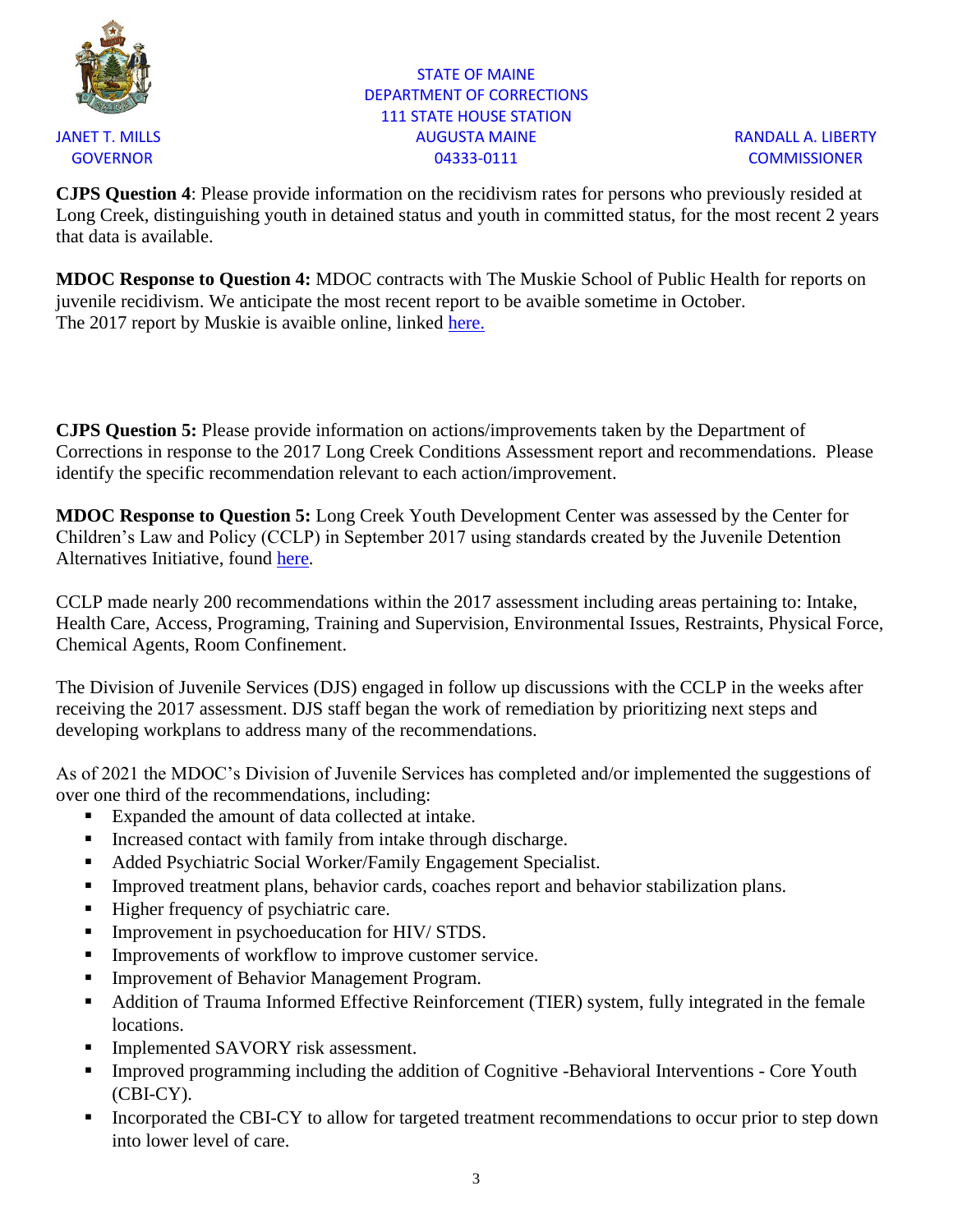- Expanded levels of care. Operations of community-based setting: Bearings and Steps.
- **EXECUTE:** Improved handbook with participation of residents, added graphics and had translated into Spanish in 2019.
- Resumed off grounds pass and activities, including work off grounds and community service.
- Elimination of strip searches after visits.
- Commissioner's Directive regarding chokeholds in 2020.
- Blended hourly schedules to help improve blending of junior and senior staff.
- **•** Improved education for detained youth, making education services normalized into regular class / teacher rotations.
- Hired a Field Training Officer to assist with training and retention.
- Improved training in multiple areas, including, staff in the facility received a new implemented 3-hour Adolescent Trauma module starting in 2019; staff in the facility received a full-day training "Creating Equity for LGBTQ Youth" in 2020.
- Advocated successfully with Maine Criminal Justice Academy to be able to propose separate Juvenile specific certification. BCTP Program Curriculum Proposal almost complete. BCTP proposal includes improvements on Developmental Disabilities and Residents with Disabilities, specific to youth, Adolescent Development, Resident Programs & Services and Behavior Management, Diversity, Culture & Communication which includes gender-specific needs of youth in custody, as well as updated lesson plans on Drugs & Drug Recognition, and Substance Use Awareness.
- Completed recommended policy changes.
- Increased access to legal counsel. All committed youth are assigned a lawyer who follows them throughout their commitment and joins the multi-disciplinary team.
- **EXECUTE:** Increased sharing of information with Disability Rights Maine.
- Increased transparency through sharing monthly incident analysis report.
- Reduction in room confinement.
- **EXECUTE:** Improved data collection of primary language for residents and family members.
- Designated security staff participated in Use of Force committee.
- Training on Use of Force revised.
- **Environmental improvements: creation of two Bears Dens, specially designed rooms to support youth in** learning emotional regulation skills.
- Reduced number of forces.
- Decreased number of youths engaging in self-harm.

The following recommendations are in progress:

- Trauma Informed Effective Reinforcement in process of implementation for male programming.
- Changes in the electronic health record have been requested. Due to current limitations of the EHR the treatment plan has to be enhanced in the MDOC offender management system, called CORIS instead of the Global Case Plan section. This impacts many recommendations including having only one integrated working treatment plan which includes all vendors, includes all services and referrals, includes discharge planning, and includes strengths.
- **•** Treatment plan includes IEP information. This is currently captured through the Assessment and Orientation Process due to limits of CORIS and limits of confidentiality.
- Multiple recommended policy changes in progress.
- Specific social skill competencies are tied to recreational activities.
- Expanding mental health services to have more mental health services on units, have mental health staff involved in the de-escalation of behavioral issues.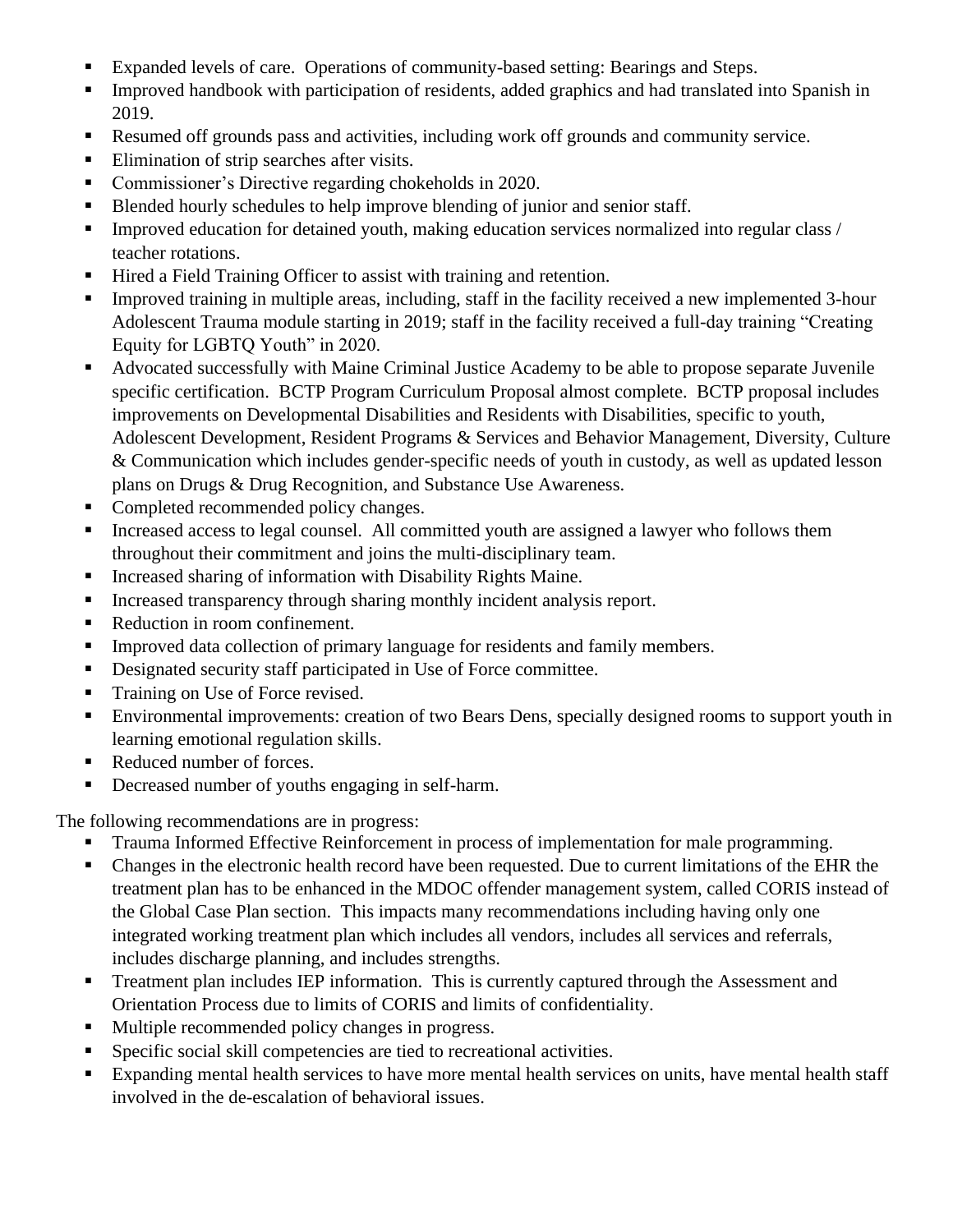

# STATE OF MAINE DEPARTMENT OF CORRECTIONS 111 STATE HOUSE STATION JANET T. MILLS AUGUSTA MAINE RANDALL A. LIBERTY GOVERNOR COMMISSIONER COMMISSIONER

- Creating a recruitment plan involving internships and recruiting programs through schools of social work, psychology programs, and local colleges. Involve testimonials from youth who benefitted from the help and guidance that Long Creek staff provided to them.
- Increase retention.
- **Example 1** Rename or reclassify Juvenile Program Worker (JPW) role to reflect an emphasis on working closely with youth to effect behavioral change and skill development, such as Youth Development Specialist or Youth Behavior Specialist.
- Create a tracking system of bilingual staff.

A number of recommendations by the CCLP did not necessitate action as they were already in place at the time of the assessment, including:

- Recommendations for additional information at intake were gathered by a clinician, doctor or nurse seen following intake.
- Due to HIPPA and other confidentiality issues certain pieces of information that were recommended to be shared openly must be kept private from Wellpath and Special Education.
- **Ensure RNs review the medication room monthly to ensure no outdated medications are present, with at** least quarterly review by a pharmacist.
- Medical quality assurance process in place and working.
- Interpretation service recommendations already in place.

A number of the CCLP's recommendations were such that the MDOC was not able to entertain or maintain due to statute, finances, and/or child serving system authority, including:

- It was recommended that staff do not scan mail for suspicious content. The security team felt strongly this should stay in place.
- It was recommended that resident calls not be recorded. The security team felt strongly this should stay in place.
- Recommendations made regarding Use of Force and Pepper Spray were brought to the Department's Use of Force Committee for review. Changes were made regarding prone restraints and clarification on use of chokeholds.
- Calls are available free of charge.
- Address potential safety concerns by creating a staffing plan and including sufficient staff supervision. Staffing recommendations to increase 3 JPW's to a unit were denied.
- Remodeling intake unit not completed due to financial concerns, MDOC can reach goals of recommendations in current space.
- **EXECUTE:** Director of Education was added to help ensure appropriate service delivery for special education students and provide quality assurance but then eliminated as there is a Principal.
- 5 Behavioral Health Technicians (BHTs) and 3 Acuity Specialist were added to address the high mental health acuity. All but one BHT was eliminated due to decreased population.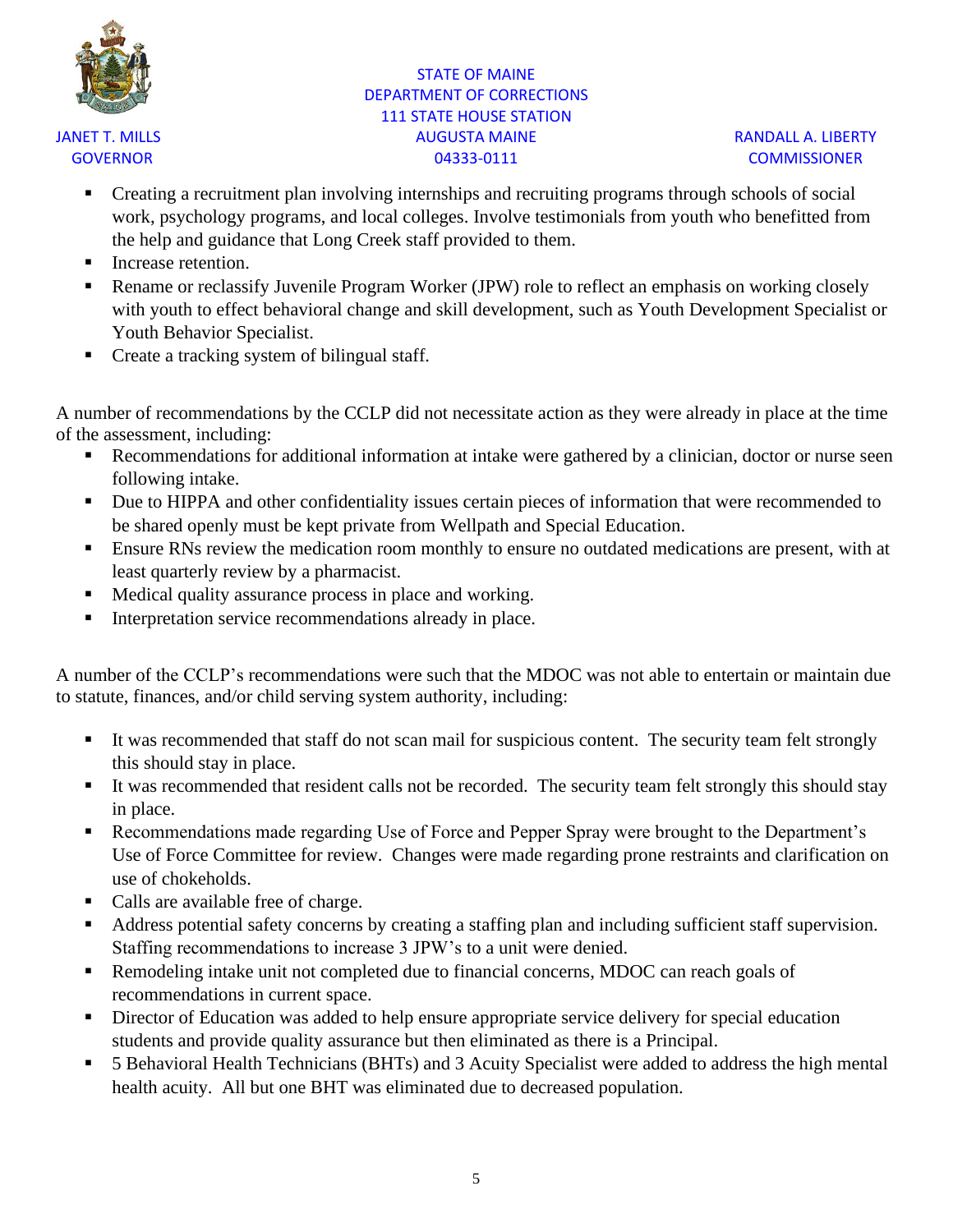**CJPS Question 6:** Please provide information on whether the Department of Corrections has a policy or had a policy prior to 2017 prohibiting or discouraging a corrections officer from calling in a behavioral health clinician in the event of a situation in which tensions are rising significantly between a corrections officer and a youth or a crisis on a unit. What is the policy now? If there is currently a policy prohibiting or discouraging calling in a behavioral health clinician, please explain the reasons for the policy.

**MDOC Response to Question 6**: The MDOC has never had a policy prohibiting or discouraging juvenile facility security staff from calling or otherwise seeking assistance from behavioral health staff in the event of a crisis with a juvenile. The two most relevant policies to this question are identified and linked below:

- [Policy 10.2,](https://stateofmaine-my.sharepoint.com/personal/anna_black_maine_gov/Documents/OldHomeDirectory/Juvenile%20Services%20Reorg%20September%202021/Policy%2010.2%20(JF),%20Suicide%20and%20Self-Injury%20Prevention.pdf) specific to suicide and self-injury situations and has extensive references to the role of licensed clinicians for that specific type of crisis.
- [Policy 13.6,](https://stateofmaine-my.sharepoint.com/personal/anna_black_maine_gov/Documents/OldHomeDirectory/Juvenile%20Services%20Reorg%20September%202021/Policy%2013.6%20(JF),%20Mental%20Health%20Services.pdf) in the policy statement, requires that the facility's mental health program include crisis intervention.

**CJPS Question 7:** Commissioner Liberty agreed to have DOC post on its website a line item breakdown of the budget for Juvenile Justice including Long Creek Youth Development Center for 2021-2022.

**MDOC Response to Question 7**: We will publish this on our website. For now it can be found [here.](https://stateofmaine-my.sharepoint.com/personal/anna_black_maine_gov/Documents/OldHomeDirectory/Legislature--130th,%202nd%20Session/MDOC%20budget%20for%20website%20October%202021.xlsx)

**CJPS Question 8**: Please provide the staffing levels each month (how many and what their jobs were) for mental health clinicians working at Long Creek, whether employed by DOC or through its contract with Wellpath for the past two years. Please confirm that there have been no clinicians on DOC or Wellpath staff working hours at LCYDC for the past two months.

**MDOC Response to Question 8:** Clinicians have been onsite at LCYDC during the past two months, and clinical resources have also been available. The chart below identifies the *behavioral health* clinical staff working at LCYDC in 2020 and 2021, and the vacancies for these positions. In addition Wellpath has more general clinical staff, i.e., healthcare professionals qualified in the clinical practice of medicine, who are included in the chart below.

| <b>POSITION</b>                      | <b>FTE</b> | 2020              | <b>Vacancy</b><br>2020 | 2021              | Vacancy 2021   |
|--------------------------------------|------------|-------------------|------------------------|-------------------|----------------|
|                                      |            |                   |                        |                   |                |
| Physician                            | 0.20       | Filled            | 0                      | Filled            | $\mathbf 0$    |
| Dentist                              | 0.05       | Filled            | 0                      | Filled            | $\mathbf 0$    |
| <b>Health Services Administrator</b> | 1.00       | Filled            | $\mathbf 0$            | Filled            | $\mathbf 0$    |
| Dental Assistant                     | 0.05       | Filled            | $\mathbf 0$            | Filled            | $\mathbf 0$    |
| Dental Hygienist                     | 0.10       | Filled            | $\Omega$               | Vacant            |                |
| <b>RN</b>                            | 4.20       | Partial-Fill      | 1                      | Partial-<br>Fill  | $\overline{2}$ |
| <b>LPN</b>                           | 2.80       | Partial-Fill      | $\overline{2}$         | Partial-<br>Fill  |                |
| Psychiatrist                         | 0.05       | Filled            | $\mathbf 0$            | Filled            | $\Omega$       |
| MH Director - Psychologist           | 1.00       | <b>Backfilled</b> | $\Omega$               | <b>Backfilled</b> | $\Omega$       |
| MH Counselor (2021)                  | 1.00       |                   |                        | Vacant<br>4/21    |                |
| MH Counselor (2020)                  | 2.00       | Filled            | $\Omega$               |                   |                |
| Behavioral Health Technician (2021)  | 1.00       |                   |                        | Filled            | $\mathbf 0$    |
| Behavioral Health Technician (2020)  | 2.00       | Filled            | $\mathbf 0$            |                   |                |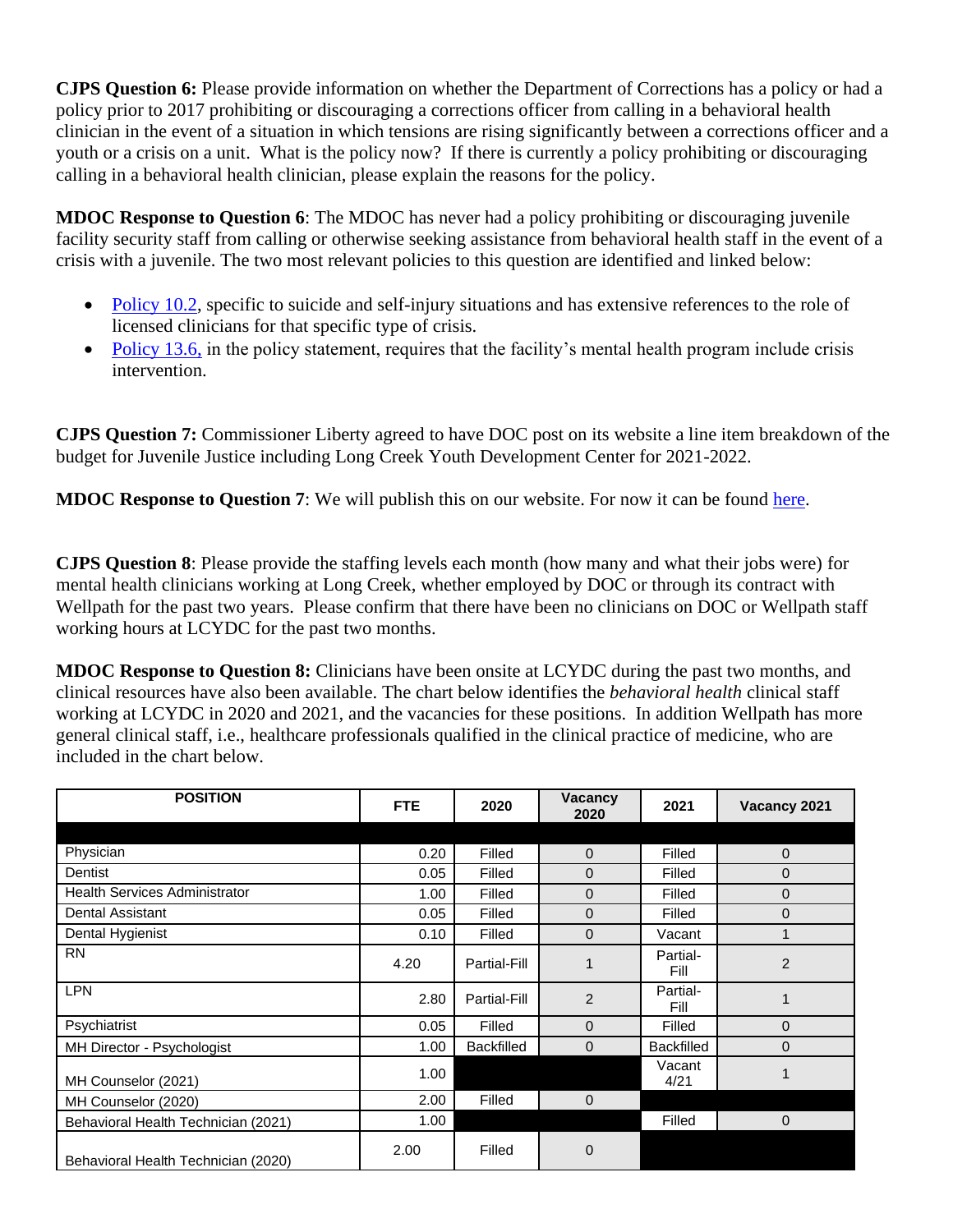

STATE OF MAINE DEPARTMENT OF CORRECTIONS 111 STATE HOUSE STATION JANET T. MILLS AUGUSTA MAINE RANDALL A. LIBERTY GOVERNOR COMMISSIONER COMMISSIONER

**CJPS Question 9:** Please indicate whether an individual needs assessment will be conducted through the Regional Care Teams for each child currently incarcerated in LC?

**MDOC Response to Question 9:** Regional Care Teams do not engage in assessment with juveniles. Their role is more akin to triaging situations needing swift response or connections. The link for more info on RCT can be found [here.](https://irp-cdn.multiscreensite.com/de726780/files/uploaded/REGIONAL%20CARE%20TEAMS%20Info%20Sheet%20FINAL%20Sept%202020.pdf)

**CJPS Question 10:** You indicated that the survey and the Task Force will inform how the 6 million dollars is spent in the community. Please provide who drafted the survey and the definition of each of the options provided for funding and what the drafted meant by each of these options?

**MDOC Response to Question 10:** As outlined in the [Division of Juvenile Services February 2020 Action Plan,](https://stateofmaine-my.sharepoint.com/personal/anna_black_maine_gov/Documents/OldHomeDirectory/Legislature--130th,%201st%20session/Juvenile%20Services%20Plan/DJS%20Action%20Plan.pdf) the MDOC identified a goal of repurposing funds from the LCYDC budget to community-based services and residences. The survey, which is linked [here,](https://stateofmaine-my.sharepoint.com/personal/anna_black_maine_gov/Documents/OldHomeDirectory/Juvenile%20Services%20Reorg%20September%202021/DJS%20and%20JJAG%20Survey%202021.pdf) was created by the MDOC's Division of Juvenile Services (DJS) with input from Jill Ward. MDOC's Division of Juvenile Services provided an overview of the findings of the survey on October 15, 2021 during the Juvenile Justice Advisory Group meeting.

**CJPS Question 11:** Please confirm the population at STEP in South Portland, for the past two years. How many girls, how many boys, resided there each month and how many children have been deemed inappropriate for STEP for the past two years, how many children exited STEP back to the community, how many children exited STEP back to LC?

**MDOC Response to Question 11**: Please see below for population of Steps by year.

| <b>Steps Population 2020</b>                               |                |  |
|------------------------------------------------------------|----------------|--|
| January                                                    | 4 (all male)   |  |
| February                                                   | 5 (all male)   |  |
| March                                                      | 3 (all male)   |  |
| April                                                      | $\theta$       |  |
| May                                                        | $\theta$       |  |
| June                                                       | $\overline{0}$ |  |
| July                                                       | 3 (all male)   |  |
| August                                                     | 4 (all male)   |  |
| September                                                  | 4 (all male)   |  |
| October                                                    | 3 (all male)   |  |
| November                                                   | $\theta$       |  |
| December                                                   | 3 (all female) |  |
| All males released to community with the exception of two. |                |  |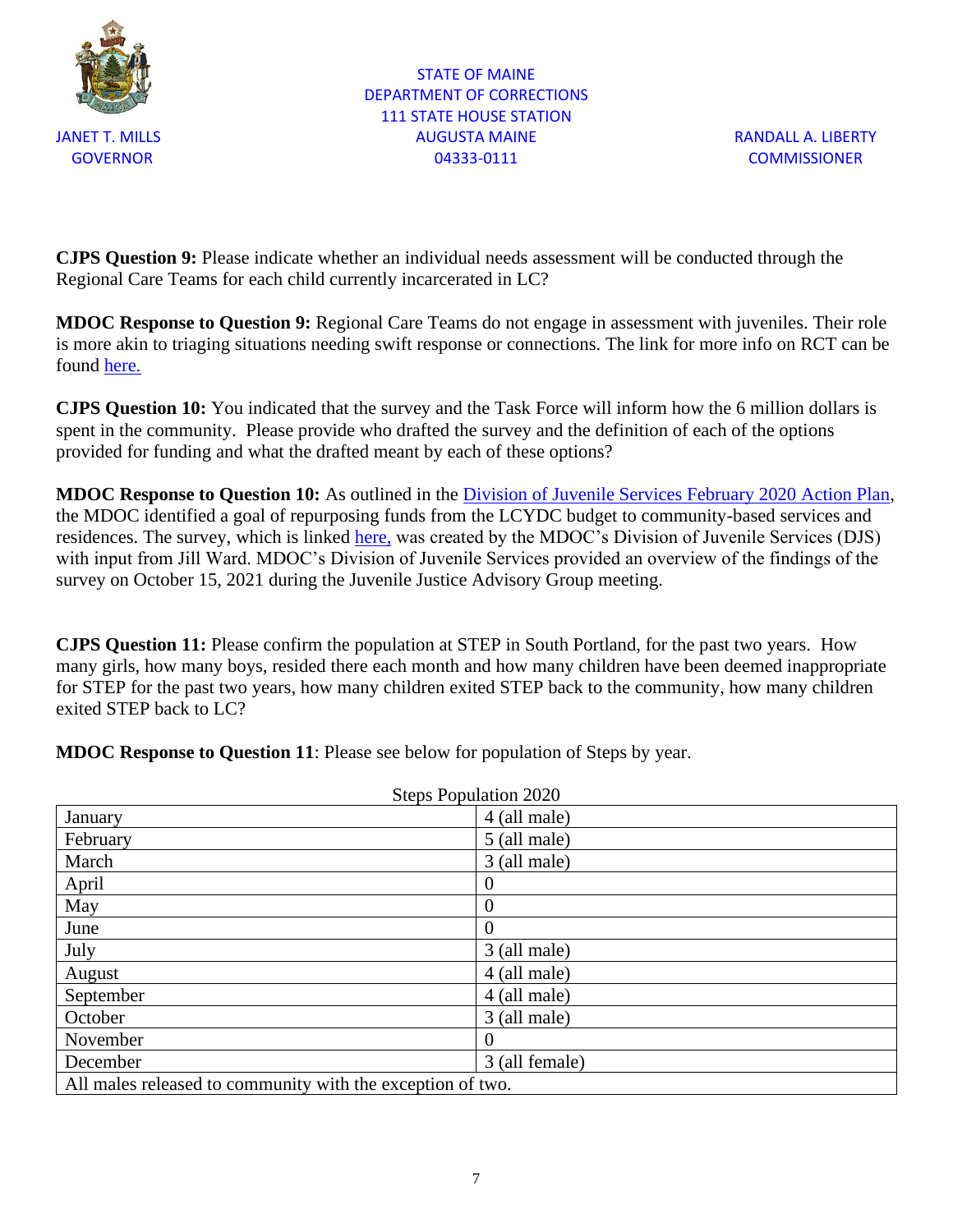| <b>Steps Population 2021</b>                               |                          |  |
|------------------------------------------------------------|--------------------------|--|
| January                                                    | 2 (all female)           |  |
| February                                                   | 3 (all female)           |  |
| March                                                      | 3 (all female)           |  |
| April                                                      | 3 (all female)           |  |
| May                                                        | 3 (all female)           |  |
| June                                                       | 1 (all female)           |  |
| July                                                       | $\theta$                 |  |
| August                                                     | $\theta$                 |  |
| September                                                  | 1 (all female, detained) |  |
| October                                                    | 1 (all female, detained) |  |
| November                                                   | <b>TBD</b>               |  |
| December                                                   | <b>TBD</b>               |  |
| All girls released to community with the exception of one. |                          |  |

**CJPS Question 12:** You indicated that there is no SMU in Long Creek. Young people inside report that there are many children currently being held in 24 hour isolation, with 23 of those hours being in a cell and 1 hour being outside of a cell but away from all other children. Please confirm how many children, including length of stay, have been subjected to this form of DOC "care," whether you call it SMU or something different.

**MDOC Response to Question 12:** The correctional term *special management unit* or *special management housing* is used in different ways, depending on the population of reference, similar to the way the term *recidivism* is used in different ways depending on the type of correctional setting (i.e. federal, county, state). When the MDOC talks about recidivism, we are speaking exclusively about individuals returning only to the custody of the MDOC custody. It's important to define the context of correctional terms, as they often have different meanings.

Likely, the CJPS committee is used to hearing about the Special Management Unit (SMU) associated with the adult facilities. The Maine State Prison's SMU has been a point of interest, however there are significant difference between the SMU used as part of adult corrections and what is meant by the term in reference to the juvenile facility.

In adult corrections the term SMU references a temporary housing unit for a population for one of two reason: disciplinary or administrative. To be brief, a resident in an adult facility is brought to the SMU, placed on disciplinary segregation only after that person has been found guilty of a major violation of discipline rules that pose a direct threat to the safety and security of residents and or staff. The duration for this classification status is determined by the disposition from the disciplinary process, typically ranging from 15-45 days. The other status that would result in a resident in an adult facility being placed in the SMU is due to administrative status. Administrative status indicates the individual cannot be placed in a less restrictive status because the immediate safety and/or security of the facility, staff, residents would be at risk, or the individual poses an immediate escape risk.

Conversely, MDOC's Division of Juvenile Services does not utilize segregated housing for disciplinary matters. Disciplinary matters, when they come up are addressed in the current housing unit with appropriate staff members. While there is an area of LCYDC called the Special Management Unit it serves a very different purpose from the SMU in an adult facility. LCYDC's SMU is separated into two sides, as many of you saw during your visit. One side of the unit is used in conjunction with the infirmary. When a juvenile with a contagious medical issue need to be isolated for public health reasons (scabies, lice, MRSA, COVID, etc.) they may be moved into this unit. LCYDC's medical clinic and offices are literally adjacent, allowing quick and easy medical support for those youth in SMU for medical reasons.